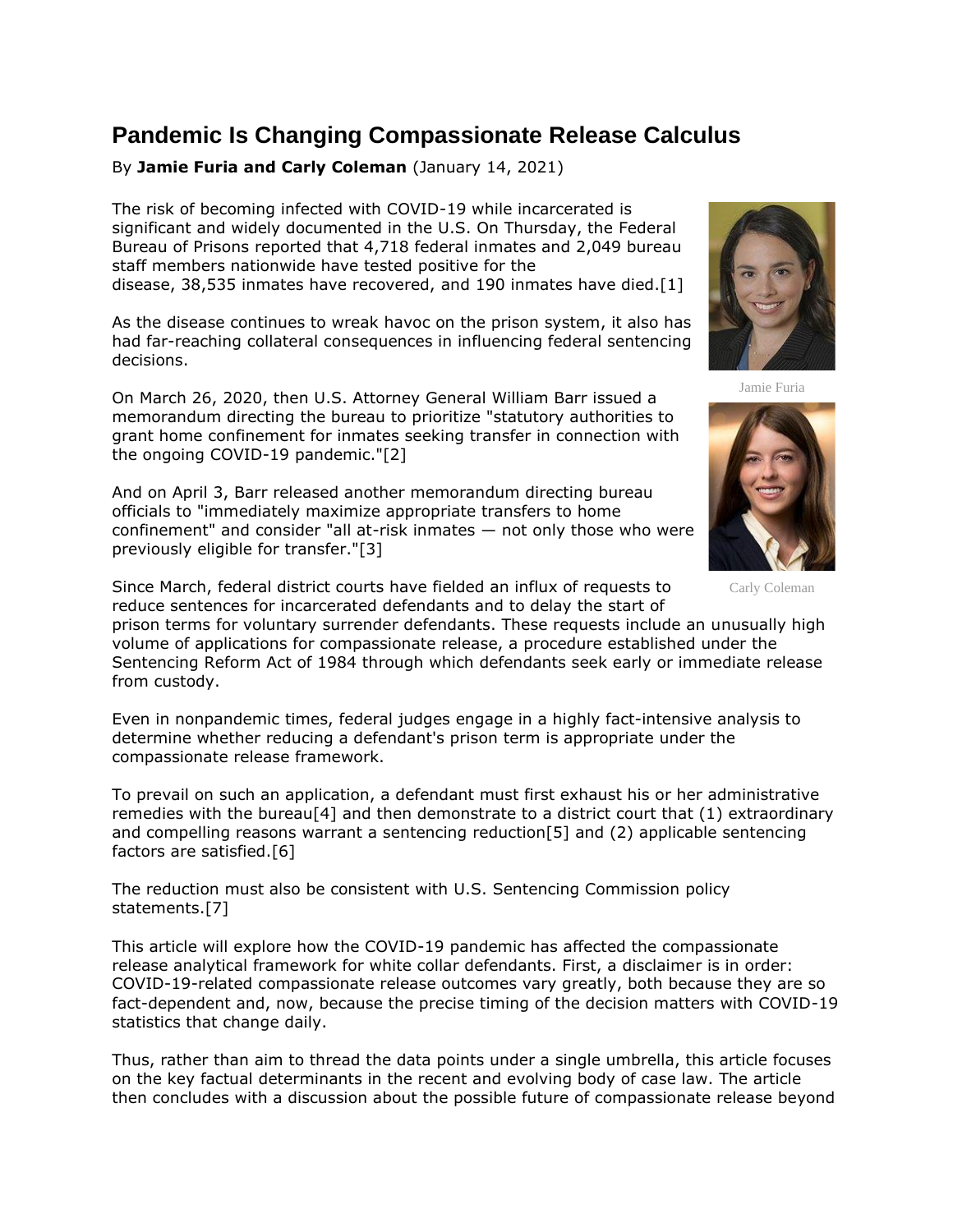the pandemic.

## **Extraordinary and Compelling Standard During the COVID-19 Crisis**

COVID-19 has presented a nearly perfect backdrop for compassionate release applicants. Applicants seek to satisfy the extraordinary and compelling standard by demonstrating that they suffer from one or more of the many chronic medical conditions that would increase the likelihood of severe illness if they were to become infected. Generally, courts require proof of such medical conditions and "more than mere speculative risk of exposure to the virus at the prison where the inmate is housed."[8]

Separately, under the applicable Sentencing Commission policy statement, a defendant may also rely on age and family circumstances to satisfy the extraordinary and compelling standard.[9] The nature of the underlying crime, however, is not directly relevant to this analysis.

Some, but not all, courts have shown a willingness to accept a defendant's asserted medical condition as truth, perhaps due to the contagious, unpredictable and possibly severe nature of COVID-19.

For example, in U.S. v. Kolodesh, a judge in the [U.S. District Court for the Eastern District](https://www.law360.com/agencies/u-s-district-court-for-the-eastern-district-of-pennsylvania)  [of Pennsylvania](https://www.law360.com/agencies/u-s-district-court-for-the-eastern-district-of-pennsylvania) stated that he would assume without deciding that the defendant suffered from heart disease and obesity as purported in his application.[10] The court found these medical conditions to be extraordinary and the fact that the defendant would not be expected to recover if he contracted COVID-19 to be compelling.[11]

Courts are relying on the U.S. [Centers for Disease Control and Prevention](https://www.law360.com/agencies/centers-for-disease-control-and-prevention) as the authority on which underlying conditions are linked to severe COVID-19 illness; however, suffering from any such condition does not automatically satisfy the extraordinary and compelling standard.

For example, in U.S. v. Marley, a judge in the [U.S. District Court for the Southern District of](https://www.law360.com/agencies/u-s-district-court-for-the-southern-district-of-new-york)  [New York](https://www.law360.com/agencies/u-s-district-court-for-the-southern-district-of-new-york) did not find extraordinary and compelling grounds for a defendant who suffered from hypertension and chronic kidney disease, even though the court recognized that the CDC lists both as health conditions that could cause more severe illness from COVID-19 and despite documented outbreaks at the defendant's correctional facility.[12]

The court noted that the defendant, who had not yet served the mandatory minimum sentence for his crimes, including a drug distribution conspiracy, had already contracted and recovered from COVID-19, and, in the court's view, he would likely receive a vaccine before becoming susceptible to reinfection.[13]

Even when a defendant not previously infected with COVID-19 demonstrates comorbidities, courts may nonetheless find a lack of extraordinary and compelling reasons when there have been few or no confirmed cases of the virus at the defendant's particular correctional facility.[14] In making these determinations, courts rely on the BOP's daily reporting of the number of confirmed cases and deaths in each prison.[15]

Some courts have acknowledged the potential limitations of this information, such as a lack of availability of diagnostic testing within facilities and the rapid, unpredictable rate at which the virus can spread.[16]

## **Analysis Under the Sentencing Guidelines**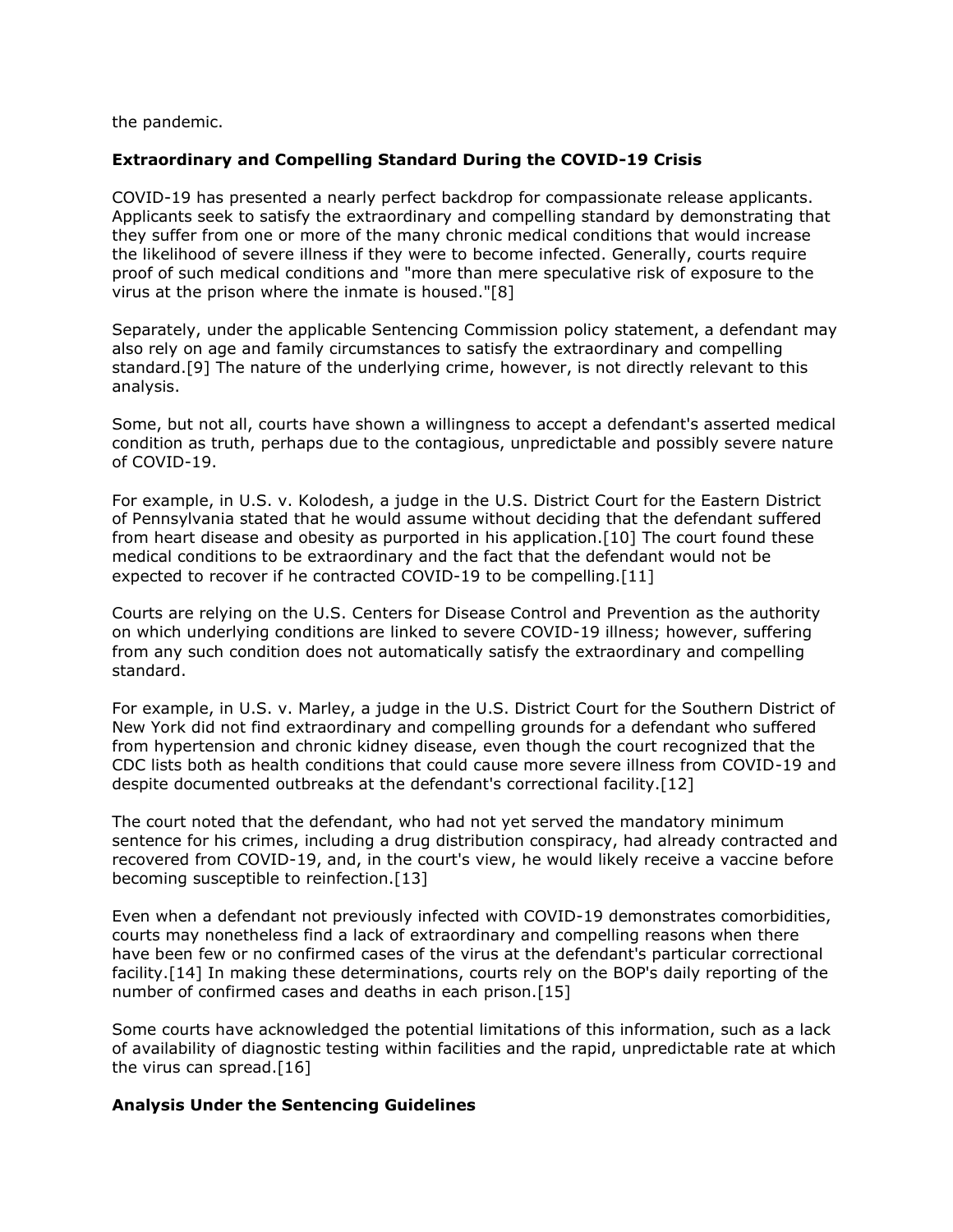A compassionate release applicant also bears the burden of showing that the relief sought would comport with the sentencing factors delineated in Title 18 of the U.S. Code, Section 3553(a). The most commonly emphasized Section 3553(a) factors in the COVID-19 compassionate release case law are (1) the nature and circumstances of the underlying offense and (2) the need for the sentence imposed to punish, deter, protect the public and reflect the seriousness of the offense.

In the white collar context, courts assess the nature and severity of a crime by examining, among other things, the dollar amount of the crime and the defendant's degree of sophistication in committing the crime. For example, in U.S. v. Nehmad, a Southern District of New York judge denied a compassionate release application brought by a defendant who was convicted of "an elaborate five-years-long scheme to defraud the Mexican government out of over \$20,000,000."[17]

The court also grounded its decision in the fact that while the 59-year-old defendant asserted that he suffered from hernias, sciatica, prediabetes and depression, the CDC did not identify any of these as COVID-19 comorbidities. And the court made a point of noting that the defendant had only served 30 months of his 75-month sentence.[18]

Deterrence remains a critical judicial consideration in sentencing decisions.[19] In U.S. v. Yurek, a judge in the [U.S. District Court for the District of Colorado](https://www.law360.com/agencies/united-states-district-court-for-the-district-of-colorado) expressed concern that unless a prison sentence is imposed and completed, would-be perpetrators may form "the impression that [economic crimes] are punishable only by a small fine that can be written off as a cost of doing business."[20]

That judge denied a compassionate release application of a defendant who had engaged in a \$1 million tax evasion scheme and falsified court documents. Apart from the deterrence issue, the court commented on the lack of evidence that any individuals — inmates or staff — at the defendant's detention facility had tested positive for COVID-19.[21]

Federal courts are more routinely ordering home confinement as a sentencing alternative for white collar defendants. For example, the [U.S. District Court for the Eastern District of](https://www.law360.com/agencies/u-s-district-court-for-the-eastern-district-of-michigan)  [Michigan](https://www.law360.com/agencies/u-s-district-court-for-the-eastern-district-of-michigan) ordered that a 65-year-old defendant, who suffered from numerous COVID-19 comorbidities — heart disease, hypertension, diabetes and asthma — and had been convicted of nonviolent fraud offenses, serve a term of home confinement for a period equal to the balance of his remaining custodial term.[22]

And in a recent [U.S. District Court for the District of Massachusetts](https://www.law360.com/agencies/u-s-district-court-for-the-district-of-massachusetts) decision, the court granted early release and ordered the two-year home confinement of a 67-year-old former Boston local government aide who was convicted of bribery, grounding its decision on the defendant's age, health and potential COVID-19 exposure at his correctional facility.[23]

Under the Sentencing Commission's policy statement, whether home confinement is appropriate depends in part on whether the defendant currently presents any danger to the community.[24] Because white collar crimes are nonviolent by nature, courts may be more inclined to find that reducing one's period of incarceration for such a crime, particularly when it is followed by a term of home confinement or supervised release, would not present any danger to the public.

This seems to be especially true in the COVID-19 context. For example, the Eastern District of Pennsylvania granted compassionate release for a 53-year-old who suffered from obesity and hypertension — despite the seriousness of his underlying crime, a sophisticated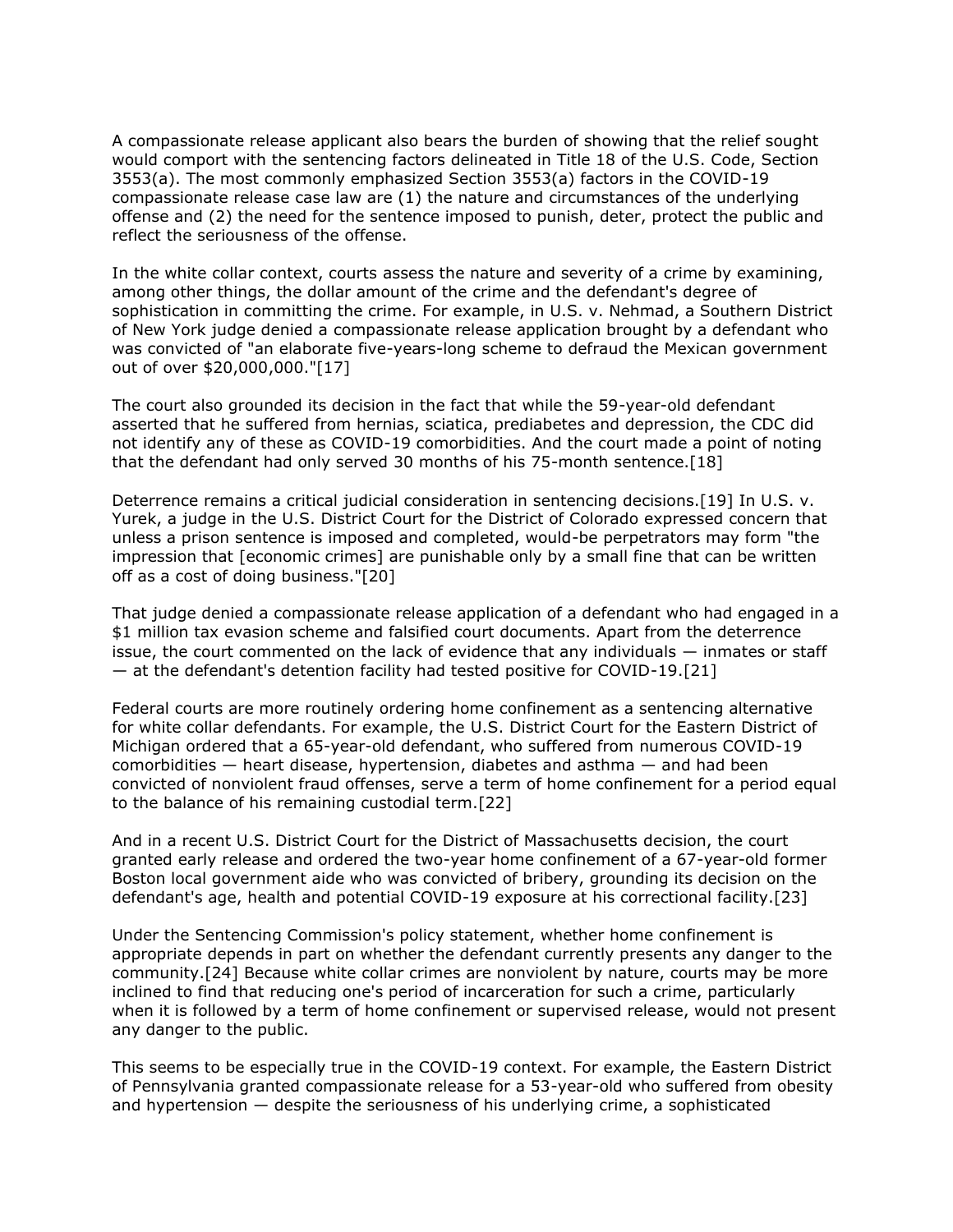mortgage fraud conspiracy causing millions of dollars in losses to lenders.[25] The court reasoned that the defendant no longer posed a danger to the community, as his crimes occurred over a decade ago and, despite the consequences, were not violent in nature.[26]

## **Is the End in Sight?**

With the arrival of the COVID-19 vaccine and a limited number of prison staff and high-risk inmates at certain prisons already having been vaccinated,[27] courts may be less inclined to continue down the current path of favorably deciding compassionate release applications. Other courts, however, are likely to continue granting such applications while the defendants await inoculation, or at least until greater proportions of the prison population are inoculated.

In the Dec. 17 U.S. v. Brown opinion, a judge in the [U.S. District Court for the Eastern](https://www.law360.com/agencies/united-states-district-court-for-the-eastern-district-of-wisconsin)  [District of Wisconsin](https://www.law360.com/agencies/united-states-district-court-for-the-eastern-district-of-wisconsin) reduced the sentence of a 50-year-old who was convicted of securities fraud and suffered from a multitude of serious health conditions, because "[w]hile the arrival of a vaccine provides hope that the end of the pandemic is in sight, it is unclear when prisoners might be eligible for vaccination."[28]

Yet, just a week earlier, in U.S. v. Kosinski a judge in the [U.S. District Court for the District](https://www.law360.com/agencies/u-s-district-court-for-the-district-of-connecticut)  [of Connecticut](https://www.law360.com/agencies/u-s-district-court-for-the-district-of-connecticut) had expressed confidence that a self-surrender date of March 31, 2021, would provide ample time for the 73-year old defendant, who was convicted of drug trafficking to avail himself of the COVID-19 vaccine based on his age.[29]

As a judge in the [U.S. District Court for the District of Maryland](https://www.law360.com/agencies/u-s-district-court-for-the-district-of-maryland) remarked, COVID-19 is not a get-out-of-jail-free card.[30] Still, the ongoing global health crisis has expanded the use and applicability of compassionate release in a way that may outlive the pandemic.

Whereas compassionate release applications had been rare before the current pandemic, courts may now approach these applications with greater, or more natural, leniency to reduce sentences or to impose sentencing alternatives in the appropriate circumstances, and some may thus apply an improved, and more compassionate. understanding in future cases, even in a post-COVID-19 era.

*[Jamie Gottlieb Furia](https://www.lowenstein.com/people/attorneys/jamie-gottlieb-furia) is a partner and [Carly E. Coleman](https://www.lowenstein.com/people/attorneys/carly-coleman) is an associate at [Lowenstein Sandler](https://www.law360.com/firms/lowenstein-sandler)  [LLP.](https://www.law360.com/firms/lowenstein-sandler)*

*The opinions expressed are those of the author(s) and do not necessarily reflect the views of the firm, its clients or Portfolio Media Inc., or any of its or their respective affiliates. This article is for general information purposes and is not intended to be and should not be taken as legal advice.*

[1] BOP, COVID-19 Coronavirus (updated daily), <https://www.bop.gov/coronavirus/> (last accessed Jan. 14, 2021). See also The Marshall Project, A State-by-State Look at Coronavirus in Prisons, [https://www.themarshallproject.org/2020/05/01/a-state-by-state](https://www.themarshallproject.org/2020/05/01/a-state-by-state-look-at-coronavirus-in-prisons)[look-at-coronavirus-in-prisons](https://www.themarshallproject.org/2020/05/01/a-state-by-state-look-at-coronavirus-in-prisons) (last updated Jan. 7, 2021). It is also well recognized that correctional facilities are inadequately equipped to contain the spread of contagious disease and that inmates are thus particularly vulnerable to COVID-19 outbreaks. See, e.g., [United](https://advance.lexis.com/api/search?q=2020%20U.S.%20Dist.%20LEXIS%20101391&qlang=bool&origination=law360&internalOrigination=article_id%3D1343757%3Bcitation%3D2020%20U.S.%20Dist.%20LEXIS%20101391&originationDetail=headline%3DPandemic%20Is%20Changing%20Compassionate%20Release%20Calculus&)  [States v. Nazzal](https://advance.lexis.com/api/search?q=2020%20U.S.%20Dist.%20LEXIS%20101391&qlang=bool&origination=law360&internalOrigination=article_id%3D1343757%3Bcitation%3D2020%20U.S.%20Dist.%20LEXIS%20101391&originationDetail=headline%3DPandemic%20Is%20Changing%20Compassionate%20Release%20Calculus&) , 466 F. Supp. 3d 753, 757 (E.D. Mich. 2020) ("The CDC noted that many detention conditions create a heightened risk [for] detainees. These include: low capacity for patient volume, insufficient quarantine space, insufficient on-site medical staff, highly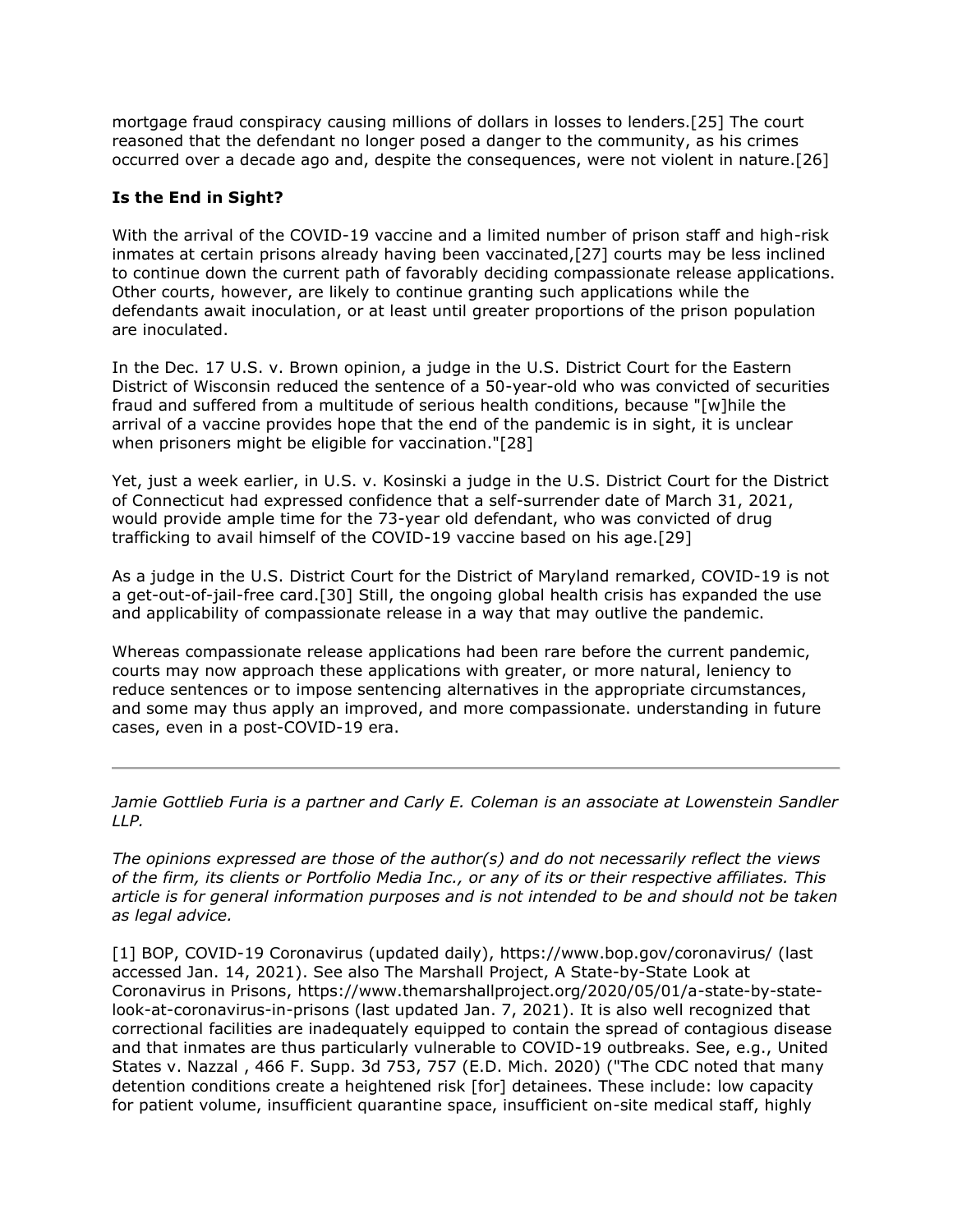congregational environments, inability of most patients to leave the facility, and limited ability of incarcerated/detained persons to exercise effective disease prevention measures (e.g., social distancing and frequent handwashing).") (quoting [United States v. Kennedy](https://advance.lexis.com/api/search?q=2020%20U.S.%20Dist.%20LEXIS%2053359&qlang=bool&origination=law360&internalOrigination=article_id%3D1343757%3Bcitation%3D2020%20U.S.%20Dist.%20LEXIS%2053359&originationDetail=headline%3DPandemic%20Is%20Changing%20Compassionate%20Release%20Calculus&) , No. 18-20315, 449 F. Supp. 3d 713, 715–16 (E.D. Mich. Mar. 27, 2020)).

[2] Memorandum from the Attorney General to the Director of Bureau of Prisons, dated Mar. 26, 2020, available a[thttps://www.justice.gov/file/1262731/download](https://www.justice.gov/file/1262731/download) (last visited Jan. 7, 2021).

[3] Memorandum from the Attorney General to the Director of Bureau of Prisons, dated Apr. 3, 2020, available a[thttps://www.justice.gov/file/1266661/download](https://www.justice.gov/file/1266661/download) (last visited Jan. 7, 2021). Barr issued this memorandum following the enactment of the Coronavirus Aid, Relief, and Economic Security Act (the CARES Act), which suspended limitations on the allowable length of a home confinement period during the national public health emergency. See Pub. L. No. 116-136, § 12003(b). Prior to the CARES Act, inmates were only eligible for home confinement for 10 percent of the prison term or six months, whichever was shorter. 18 U.S.C. § 3642.

[4] 18 U.S.C. § 3582(c)(1)(A).

[5] Id.

[6] 18 U.S.C. § 3553(a).

[7] See, e.g., [United States v. Fleck](https://advance.lexis.com/api/search?q=2020%20U.S.%20Dist.%20LEXIS%20219330&qlang=bool&origination=law360&internalOrigination=article_id%3D1343757%3Bcitation%3D2020%20U.S.%20Dist.%20LEXIS%20219330&originationDetail=headline%3DPandemic%20Is%20Changing%20Compassionate%20Release%20Calculus&) , No. 15-cr-00300-DAD-BAM, 2020 WL 6875579, at \*2 (E.D. Cal. Nov. 23, 2020); [United States v. Ludwig](https://advance.lexis.com/api/search?q=2020%20U.S.%20Dist.%20LEXIS%20140934&qlang=bool&origination=law360&internalOrigination=article_id%3D1343757%3Bcitation%3D2020%20U.S.%20Dist.%20LEXIS%20140934&originationDetail=headline%3DPandemic%20Is%20Changing%20Compassionate%20Release%20Calculus&) , No. 214CR00043KJMKJN1, 2020 WL 4547347, at \*3 (E.D. Cal. Aug. 6, 2020).

[8] [United States v. Phillips](https://advance.lexis.com/api/search?q=2020%20U.S.%20Dist.%20LEXIS%20155638&qlang=bool&origination=law360&internalOrigination=article_id%3D1343757%3Bcitation%3D2020%20U.S.%20Dist.%20LEXIS%20155638&originationDetail=headline%3DPandemic%20Is%20Changing%20Compassionate%20Release%20Calculus&) , Crim. A. No. 09-718, 2020 WL 5076753 at \*3 (E.D. Pa. Aug. 27, 2020).

[9] U.S.S.G. § 1B1.13 cmt. n.1.

[10] [U.S. v. Kolodesh](https://advance.lexis.com/api/search?q=2020%20U.S.%20Dist.%20LEXIS%20162241&qlang=bool&origination=law360&internalOrigination=article_id%3D1343757%3Bcitation%3D2020%20U.S.%20Dist.%20LEXIS%20162241&originationDetail=headline%3DPandemic%20Is%20Changing%20Compassionate%20Release%20Calculus&) , CR 11-00464-1, 2020 WL 5292145, at \*2 (E.D. Pa. Sept. 4, 2020) (citing [United States v. Spivey](https://advance.lexis.com/api/search?q=2020%20U.S.%20Dist.%20LEXIS%20119461&qlang=bool&origination=law360&internalOrigination=article_id%3D1343757%3Bcitation%3D2020%20U.S.%20Dist.%20LEXIS%20119461&originationDetail=headline%3DPandemic%20Is%20Changing%20Compassionate%20Release%20Calculus&) , No. 10-00059-01, 471 F. Supp. 3d 621, 2020 WL 3828600, at \*2 (E.D. Pa. July 8, 2020)).

[11] Id. at \*2. However, the court ultimately denied the application after considering the § 3553 sentencing factors, in light of the fact that the defendant was convicted of a multimillion dollar healthcare fraud and had served less than half of his 176-month prison sentence.

[12] [United States v. Marley](https://advance.lexis.com/api/search?q=2020%20U.S.%20Dist.%20LEXIS%20244692&qlang=bool&origination=law360&internalOrigination=article_id%3D1343757%3Bcitation%3D2020%20U.S.%20Dist.%20LEXIS%20244692&originationDetail=headline%3DPandemic%20Is%20Changing%20Compassionate%20Release%20Calculus&), 16-CR-374 (VEC), 2020 WL 7768406, at \*1 (S.D.N.Y. Dec. 30, 2020). The defendant's age was not discussed in the opinion.

[13] Id. at \*2 (citing [United States v. Delorbe-Luna](https://advance.lexis.com/api/search?q=2020%20U.S.%20Dist.%20LEXIS%20230268&qlang=bool&origination=law360&internalOrigination=article_id%3D1343757%3Bcitation%3D2020%20U.S.%20Dist.%20LEXIS%20230268&originationDetail=headline%3DPandemic%20Is%20Changing%20Compassionate%20Release%20Calculus&) , No. 18-CR-384, 2020 WL 7231060, at \*2 (S.D.N.Y. Dec. 7, 2020); [United States v. Randolph](https://advance.lexis.com/api/search?q=2020%20U.S.%20Dist.%20LEXIS%20241855&qlang=bool&origination=law360&internalOrigination=article_id%3D1343757%3Bcitation%3D2020%20U.S.%20Dist.%20LEXIS%20241855&originationDetail=headline%3DPandemic%20Is%20Changing%20Compassionate%20Release%20Calculus&) , No. 14-CR-476-13, 2020 WL 7647197, at \*1 (S.D.N.Y. Dec. 23, 2020); [United States v. Shrout](https://advance.lexis.com/api/search?q=2020%20U.S.%20Dist.%20LEXIS%20112433&qlang=bool&origination=law360&internalOrigination=article_id%3D1343757%3Bcitation%3D2020%20U.S.%20Dist.%20LEXIS%20112433&originationDetail=headline%3DPandemic%20Is%20Changing%20Compassionate%20Release%20Calculus&) , No. 15-CR-438, 2020 WL 3483703, at \*4 (D. Or. June 26, 2020)).

[14] See, e.g., [United States v. Yurek](https://advance.lexis.com/api/search?q=2020%20U.S.%20Dist.%20LEXIS%20109074&qlang=bool&origination=law360&internalOrigination=article_id%3D1343757%3Bcitation%3D2020%20U.S.%20Dist.%20LEXIS%20109074&originationDetail=headline%3DPandemic%20Is%20Changing%20Compassionate%20Release%20Calculus&) , No. 15-CR-394-WJM-1, 2020 WL 3415371, at \*2 (D. Colo. June 22, 2020) (citing [United States v. Raia](https://advance.lexis.com/api/search?q=2020%20U.S.%20App.%20LEXIS%2010582&qlang=bool&origination=law360&internalOrigination=article_id%3D1343757%3Bcitation%3D2020%20U.S.%20App.%20LEXIS%2010582&originationDetail=headline%3DPandemic%20Is%20Changing%20Compassionate%20Release%20Calculus&) , 954 F.3d 594, 597 (3d Cir. 2020)).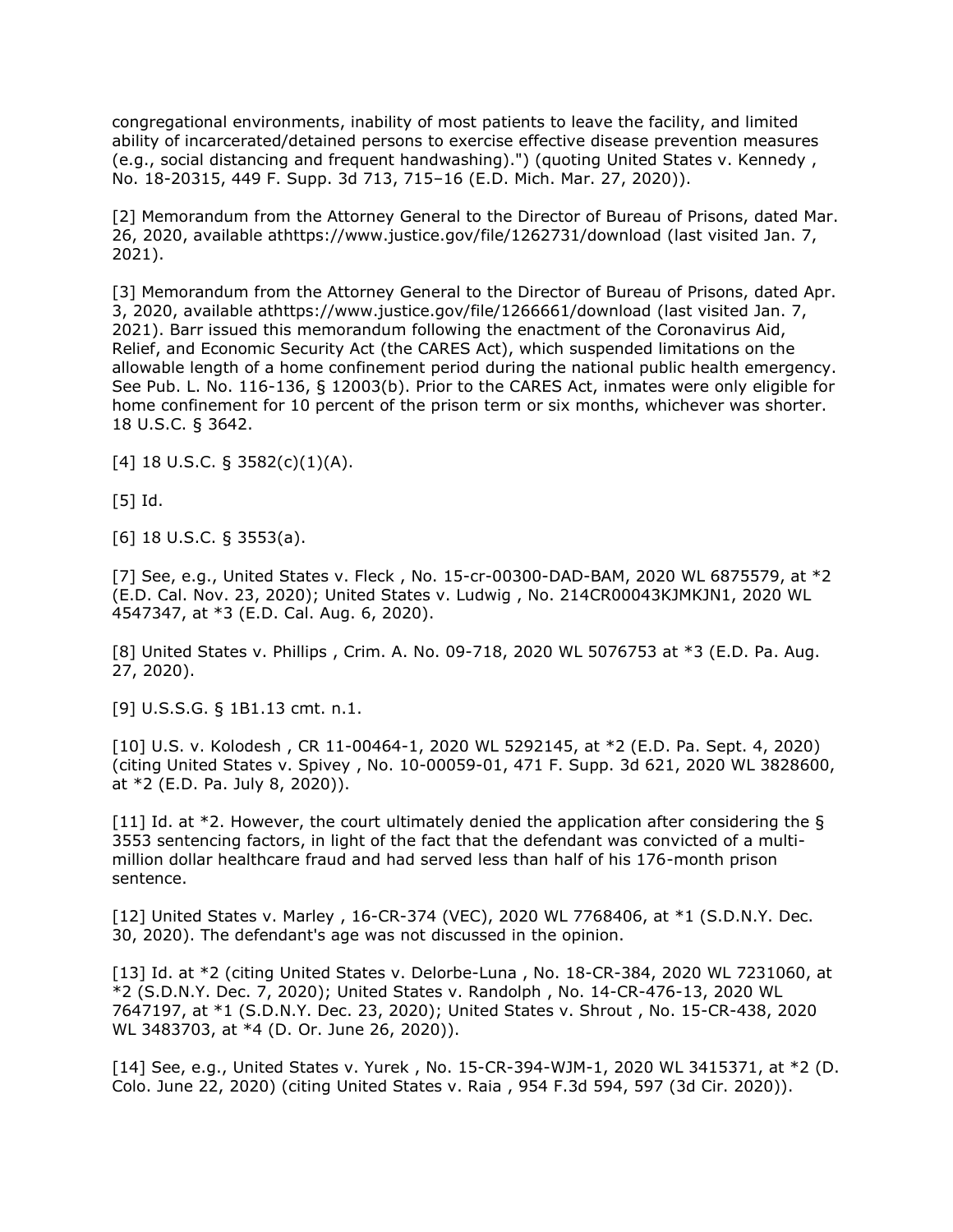[15] BOP, COVID-19 Coronavirus (updated daily), <https://www.bop.gov/coronavirus/> (last accessed Jan. 7, 2021).

[16] See, e.g., [United States v. Nazzal](https://advance.lexis.com/api/search?q=2020%20U.S.%20Dist.%20LEXIS%20101391&qlang=bool&origination=law360&internalOrigination=article_id%3D1343757%3Bcitation%3D2020%20U.S.%20Dist.%20LEXIS%20101391&originationDetail=headline%3DPandemic%20Is%20Changing%20Compassionate%20Release%20Calculus&) , 466 F. Supp. 3d 753, 758 (E.D. Mich. 2020) ("[I]t is worth noting that the government has not produced any credible information to place the number of detected infections at [a federal prison in Michigan] into context, e.g., by disclosing the number of tests performed to date, or convincingly to demonstrate that the outbreak has abated . . . ."). In addition, on December 22, 2020, BOP reported 20 positive COVID-19 inmate cases at Fort Dix, a low-security prison in central New Jersey; on December 28, 2020, less than a week later, that figure soared to 295. BOP, COVID-19 Coronavirus (updated daily), <https://www.bop.gov/coronavirus/> (last accessed Jan. 7, 2021).

[17] [U.S. v. Nehmad](https://advance.lexis.com/api/search?q=2020%20U.S.%20Dist.%20LEXIS%20142594&qlang=bool&origination=law360&internalOrigination=article_id%3D1343757%3Bcitation%3D2020%20U.S.%20Dist.%20LEXIS%20142594&originationDetail=headline%3DPandemic%20Is%20Changing%20Compassionate%20Release%20Calculus&) , 16 CR. 829 (AKH), 2020 WL 4586798, at \*2 (S.D.N.Y. Aug. 10, 2020).

[18] Id. (citing CDC, People of Any Age with Underlying Medical Conditions, [https://www.cdc.gov/coronavirus/2019-ncov/need-extra-precautions/people](https://www.cdc.gov/coronavirus/2019-ncov/need-extra-precautions/people-with-medical-conditions.html?CDC_AA_refVal=https%3A%2F%25%202Fwww.cdc.gov%25%202Fcoronavirus%25%202F2019-ncov%25%202Fneed-extra-precautions%25%202Fgroups-at-higher-risk.html)[with-medical-conditions.html?CDC\\_AA\\_refVal=https%3A%2F% 2Fwww.cdc.gov%](https://www.cdc.gov/coronavirus/2019-ncov/need-extra-precautions/people-with-medical-conditions.html?CDC_AA_refVal=https%3A%2F%25%202Fwww.cdc.gov%25%202Fcoronavirus%25%202F2019-ncov%25%202Fneed-extra-precautions%25%202Fgroups-at-higher-risk.html)  [2Fcoronavirus% 2F2019-ncov% 2Fneed-extra-precautions% 2Fgroups-at-higher](https://www.cdc.gov/coronavirus/2019-ncov/need-extra-precautions/people-with-medical-conditions.html?CDC_AA_refVal=https%3A%2F%25%202Fwww.cdc.gov%25%202Fcoronavirus%25%202F2019-ncov%25%202Fneed-extra-precautions%25%202Fgroups-at-higher-risk.html)[risk.html](https://www.cdc.gov/coronavirus/2019-ncov/need-extra-precautions/people-with-medical-conditions.html?CDC_AA_refVal=https%3A%2F%25%202Fwww.cdc.gov%25%202Fcoronavirus%25%202F2019-ncov%25%202Fneed-extra-precautions%25%202Fgroups-at-higher-risk.html) (last visited Aug. 7, 2020)).

[19] Yurek, 2020 WL 3415371, at \*1 (citing [United States v. Morgan](https://advance.lexis.com/api/search?q=2015%20U.S.%20App.%20LEXIS%2019402&qlang=bool&origination=law360&internalOrigination=article_id%3D1343757%3Bcitation%3D2015%20U.S.%20App.%20LEXIS%2019402&originationDetail=headline%3DPandemic%20Is%20Changing%20Compassionate%20Release%20Calculus&) , 635 F. App'x 423, 450 (10th Cir. 2015)).

[20] Id. (quoting S. Rep. No. 98-225, at 76 (1983)). See also [United States v. Martin](https://advance.lexis.com/api/search?q=2006%20U.S.%20App.%20LEXIS%2017261&qlang=bool&origination=law360&internalOrigination=article_id%3D1343757%3Bcitation%3D2006%20U.S.%20App.%20LEXIS%2017261&originationDetail=headline%3DPandemic%20Is%20Changing%20Compassionate%20Release%20Calculus&) , 455 F.3d 1227, 1240 (11th Cir. 2006) (explaining that general deterrence may be more effective against carefully calculated economic and fraud-based crimes rather than sudden, passionate, or opportunistic crimes). See also Kolodesh, 2020 WL 5292145, at \*2; [United](https://advance.lexis.com/api/search?q=2010%20U.S.%20App.%20LEXIS%202955&qlang=bool&origination=law360&internalOrigination=article_id%3D1343757%3Bcitation%3D2010%20U.S.%20App.%20LEXIS%202955&originationDetail=headline%3DPandemic%20Is%20Changing%20Compassionate%20Release%20Calculus&)  [States v. Edwards](https://advance.lexis.com/api/search?q=2010%20U.S.%20App.%20LEXIS%202955&qlang=bool&origination=law360&internalOrigination=article_id%3D1343757%3Bcitation%3D2010%20U.S.%20App.%20LEXIS%202955&originationDetail=headline%3DPandemic%20Is%20Changing%20Compassionate%20Release%20Calculus&) , 595 F.3d 1004, 1021 (9th Cir. 2010) (Bea, J., concurring in part and dissenting in part).

[21] Yurek, 2020 WL 3415371, at \*2. See also [United States v. McKee](https://advance.lexis.com/api/search?q=2020%20U.S.%20Dist.%20LEXIS%20161987&qlang=bool&origination=law360&internalOrigination=article_id%3D1343757%3Bcitation%3D2020%20U.S.%20Dist.%20LEXIS%20161987&originationDetail=headline%3DPandemic%20Is%20Changing%20Compassionate%20Release%20Calculus&), No. 18-219 (PAM), 2020 WL 5269969, at \*2 (D. Minn. Sept. 4, 2020).

[22] United States v. Nazzal, 466 F. Supp. 3d 753 (E.D. Mich. 2020) (also noting that defendant had already served nearly 70 percent of his 110-month custodial sentence). See also United States v. Walker, No. 11-CR-381 (SRN/HB), 2020 WL 4194677 (D. Minn. June 26, 2020); Woodard v. United States, 469 F. Supp. 3d 499 (E.D. Va. 2020).

[23] U.S. v. Lynch, 1:19-cr-10319 (D. Mass. Jan. 5, 2021).

[24] U.S.S.G. § 1B1.13(2).

[25] [United States v. Brown](https://advance.lexis.com/api/search?q=2020%20U.S.%20Dist.%20LEXIS%20193861&qlang=bool&origination=law360&internalOrigination=article_id%3D1343757%3Bcitation%3D2020%20U.S.%20Dist.%20LEXIS%20193861&originationDetail=headline%3DPandemic%20Is%20Changing%20Compassionate%20Release%20Calculus&) , No. CR 13-176-4, 2020 WL 6146620, at \*1 (E.D. Pa. Oct. 20, 2020).

[26] Id.

[27] Michael Balsamo, Reversing course, feds say some US inmates get virus vaccine. [Associated Press,](https://www.law360.com/companies/associated-press) [https://apnews.com/article/coronavirus-pandemic-prisons](https://apnews.com/article/coronavirus-pandemic-prisons-d2c1a3013351ed42cf75a194e4661cf3)[d2c1a3013351ed42cf75a194e4661cf3](https://apnews.com/article/coronavirus-pandemic-prisons-d2c1a3013351ed42cf75a194e4661cf3) (Dec. 22, 2020). BOP has started to make vaccines available only to prison staff or to certain higher-risk inmates, and only at a limited group of